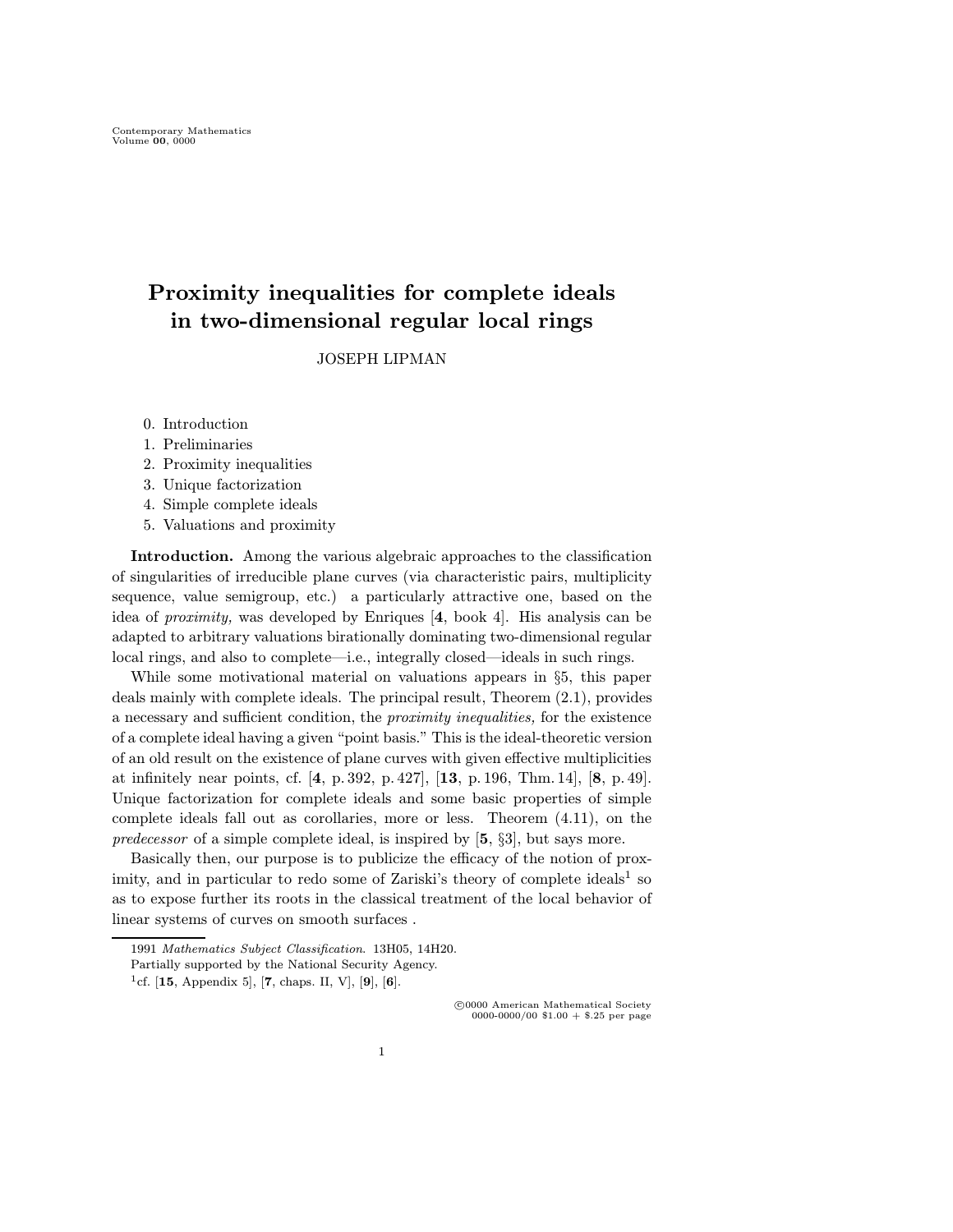### 2 JOSEPH LIPMAN

**1. Preliminaries.** (1.1) Fix a field K, and denote by  $\alpha$ ,  $\beta$ ,  $\gamma$ , ... twodimensional regular local rings—which we call "points"—having fraction field  $K$ .

To connect with classical language, we say that a point  $\beta$  is "infinitely near" to a point  $\alpha$  if  $\beta \supset \alpha$ . Then the maximal ideal  $\mathfrak{m}_{\beta}$  of  $\beta$  intersects  $\alpha$  in  $\mathfrak{m}_{\alpha}$ . Moreover, a factorization theorem of Zariski and Abhyankar [1, p. 343, Thm. 3] gives the existence of a finite sequence—clearly unique—

$$
(1.1.1) \qquad \alpha = \alpha_0 \subset \alpha_1 \subset \cdots \subset \alpha_n = \beta
$$

such that for  $0 \leq i < n$ ,  $\alpha_{i+1}$  is a quadratic transform of  $\alpha_i$ , i.e., a localization at a maximal ideal of a ring  $\alpha_i[x^{-1}\mathfrak{m}_{\alpha_i}]$  with  $x \in \mathfrak{m}_{\alpha_i}$ ,  $x \notin \mathfrak{m}_{\alpha_i}^2$ . So the residue field extension  $\alpha/\mathfrak{m}_{\alpha} \subset \beta/\mathfrak{m}_{\beta}$  is *finite*; we denote its degree by  $[\beta : \alpha]$ .

(1.2) To each point  $\beta$  associate the unique valuation ord<sub> $\beta$ </sub> of K such that

$$
\operatorname{ord}_{\beta}(x)=\max\{\,n\mid x\in\mathfrak{m}_{\beta}^n\,\}\qquad(0\neq x\in\beta).
$$

This association is a one-one correspondence between points infinitely near to a given point  $\alpha$  and valuations v of K dominating and residually transcendental over  $\alpha$ , the point associated to such a v being the largest one containing  $\alpha$  and dominated by  $v \left[1, p. 336, \text{Prop.}3\right]$ .

(1.3) We say that  $\beta \supsetneq \alpha$  is *proximate to*  $\alpha$ , and write  $\beta \succ \alpha$ , if the valuation ring of ord<sub>α</sub> contains  $\beta$ —and hence is of the form  $\beta_{p}$  where p is a height one prime ideal in  $\beta$  containing  $\mathfrak{m}_{\alpha}$ .

An easy induction on the length n of the sequence (1.1.1) shows that if  $\beta \supsetneq \alpha$ then  $\mathfrak{m}_{\alpha}\beta = t^a u^b \beta$ , where  $t\beta = \mathfrak{m}_{\alpha_{n-1}}\beta$ ,  $(t, u)\beta = \mathfrak{m}_{\beta}$ ,  $a > 0$  and  $b \geq 0$ . Consequently  $\beta$  is proximate to  $\alpha_{n-1}$  and to at most one other point in (1.1.1).

Thinking geometrically, consider a map  $f: X \to Y$  of smooth surfaces, let  $\alpha$  be the local ring of a point  $y \in Y$ , and let  $\beta$  be the local ring of a point  $x \in f^{-1}(y)$ ; then the points to which  $\beta$  is proximate correspond to the components of  $f^{-1}(y)$  through x—at most two, since  $f^{-1}(y)$  is a normal-crossing divisor.

(1.4) The integral closure  $\overline{I}$  of an ideal I in  $\alpha$  satisfies

 $\overline{I} = \{ x \in \alpha \mid \text{ord}_{\beta}(x) \geq \text{ord}_{\beta}(I) \text{ for all } \beta \supset \alpha \}.$ 

It is actually enough here to consider only those  $\beta$  such that ord $\beta \in \mathbf{R}(I)$ , the set of Rees valuations of  $I$ , i.e., those valuations which correspond to the components of the closed fiber on the normalized blowup of  $I$ , cf. e.g.,  $[15, p. 354, Lemma]$ .

Conforming with Zariski's terminology, we say that I is *complete* if  $I = \overline{I}$ .

The product of any two complete ideals is complete  $[15, p. 385, Thm. 2']$ .

(1.5) Let I be an  $\alpha$ -ideal of finite colength, i.e.,  $\lambda_{\alpha}(\alpha/I) < \infty$  (where  $\lambda_{\alpha}$ denotes the length of an  $\alpha$ -module). The *transform of I* in a point  $\beta \supset \alpha$  is the finite-colength  $\beta$ -ideal  $I^{\beta} := I(I\beta)^{-1}$ . Note that  $I\beta = t^c u^d I^{\beta}$  where t and u are as in (1.3),  $c = \text{ord}_{\gamma_1}(I)$  with  $\gamma_1$  the predecessor of  $\beta$  in the sequence (1.1.1), and  $d = \text{ord}_{\gamma_2}(I)$  with  $\gamma_2$  the other point in (1.1.1) to which  $\beta$  is proximate (if there is one; otherwise  $d = 0$ .

<sup>&</sup>lt;sup>2</sup>For a generalization to rational singularities, cf.  $[7, p. 209, Thm. (7.1)].$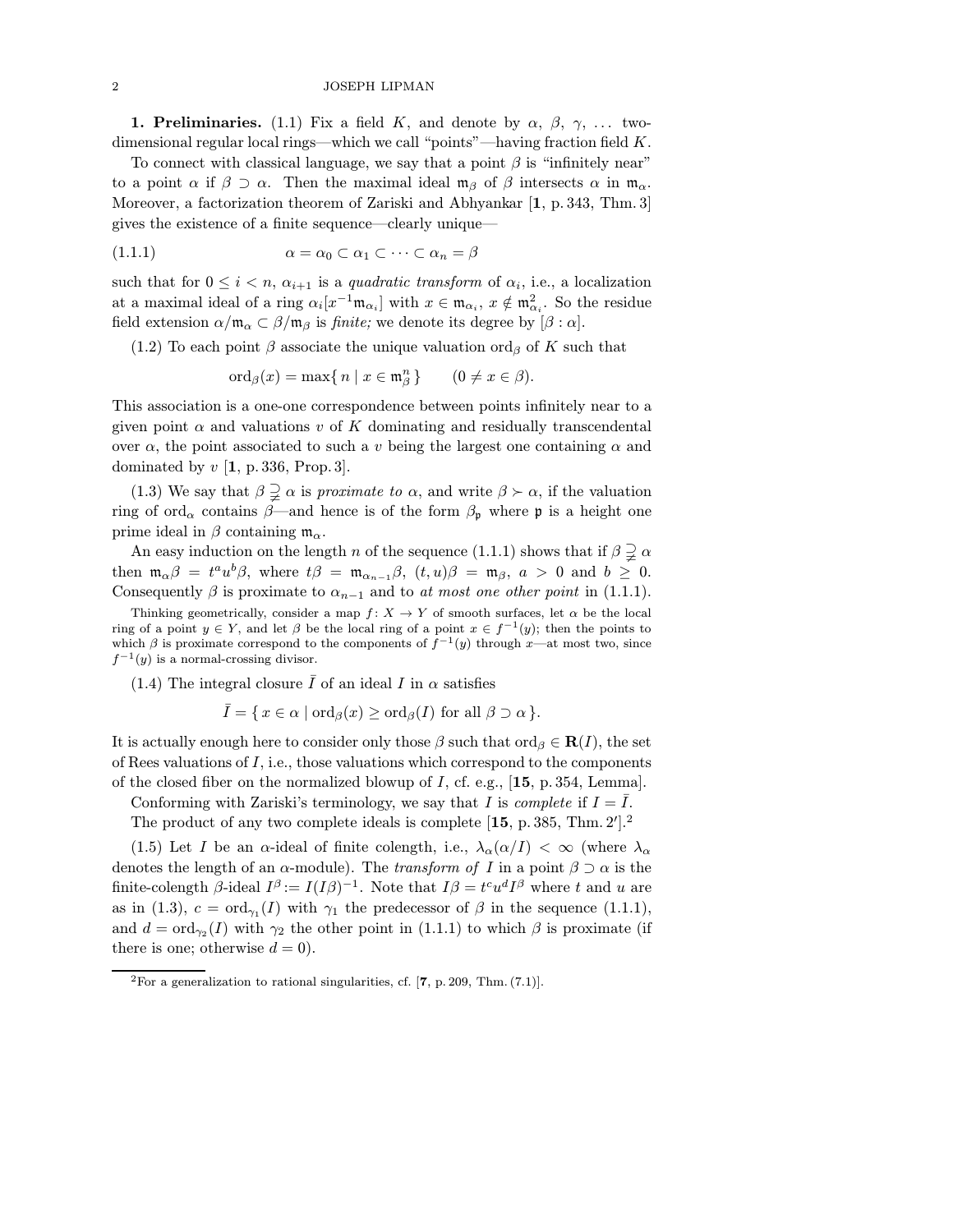Transform preserves products:  $(IJ)^\beta = I^\beta J^\beta$ .

The transform operation is transitive: if  $\alpha \subset \beta \subset \gamma$  then  $(I^{\beta})^{\gamma} = I^{\gamma}$ .

(1.6)  $\beta \supset \alpha$  is a base point of I if  $\text{ord}_{\beta}(I^{\beta}) \neq 0$ , i.e., if  $I\beta$  is not a principal ideal. A given  $\alpha$ -ideal I has only finitely many base points, since any such  $\beta$  is dominated by a Rees valuation of I (as follows from Zariski's Main Theorem, because  $\beta$  does not contain any local ring on the normalized blowup of I.

The *point basis* of  $I$  is the family of nonnegative integers

$$
\mathbf{B}(I):=(\mathrm{ord}_{\beta}(I^{\beta}))_{\beta\supset\alpha}.
$$

For any two finite-colength  $\alpha$ -ideals I, J, we have:

(i) 
$$
\mathbf{B}(IJ) = \mathbf{B}(I) + \mathbf{B}(J)
$$
 (since  $(IJ)^{\beta} = I^{\beta}J^{\beta}$ )

(ii)  $I = J \iff \mathbf{B}(I) = \mathbf{B}(J)$  ([9, p. 209, (1.10)]).

Thus **B** maps the multiplicative monoid  $\mathcal{M}_{\alpha}$  of finite-colength complete  $\alpha$ -ideals *isomorphically* onto a submonoid  $B(M_\alpha)$  of the free commutative monoid generated by all the points infinitely near to  $\alpha$ .

The following central result describes  $\mathbf{B}(\mathcal{M}_{\alpha}).$ 

## 2. Proximity inequalities.

THEOREM (2.1). Let  $(r_\beta)_{\beta \supset \alpha}$  be a family of nonnegative integers, with  $r_\beta = 0$ for all but finitely many  $\beta$ . Then there exists a finite-colength  $\alpha$ -ideal I with  $\mathbf{B}(I)=(r_{\beta})$  iff the following proximity inequality holds for each  $\beta \supset \alpha$ :

$$
r_{\beta}\geq \sum_{\gamma \succ \beta} [\gamma:\beta] r_{\gamma}.
$$

And if there is such an I then there is one and only one which is complete.

The second assertion follows from  $(1.6)(ii)$ ; the proof of the first takes up the rest of this section. (See also the remark at the very end of the paper.) We'll say that an  $\alpha$ -ideal I is divisible by an  $\alpha$ -ideal J if  $I = JJ'$  for some  $\alpha$ -ideal J' (or, equivalently, if  $I = J(I:J)$ ). A key point is:

LEMMA (2.2). Let I be a finite-colength complete  $\alpha$ -ideal, and let  $\nu \geq 0$  be the integer such that I is divisible by  $\mathfrak{m}_{\alpha}^{\nu}$  but not by  $\mathfrak{m}_{\alpha}^{\nu+1}$ . Then

$$
\nu={\rm ord}_{\alpha}(I)-\sum_{\gamma\succ\alpha}[\gamma:\alpha]{\rm ord}_{\gamma}(I^{\gamma}).
$$

Assuming (2.2), whose proof will be given below, we can prove (2.1) as follows.

Suppose that  $(r_\beta) = \mathbf{B}(I)$ . To prove the inequality for  $r_\beta := \text{ord}_\beta(I^\beta)$ , we can simply replace  $\alpha$  by  $\beta$  and I by  $I^{\beta}$  in (2.2) and apply transitivity of transform  $(1.5)$ .

Suppose conversely that the family  $(r_\beta)$  satisfies the proximity inequalities. Let  $\beta_1, \beta_2, \ldots, \beta_n$   $(n \geq 0)$  be all those quadratic transforms of  $\alpha$  whose corresponding r doesn't vanish. Inducting on the number of  $\beta$  such that  $r_{\beta} \neq 0$ , we may assume that there exists a finite-colength complete  $\beta_j$ -ideal  $I_j$  with point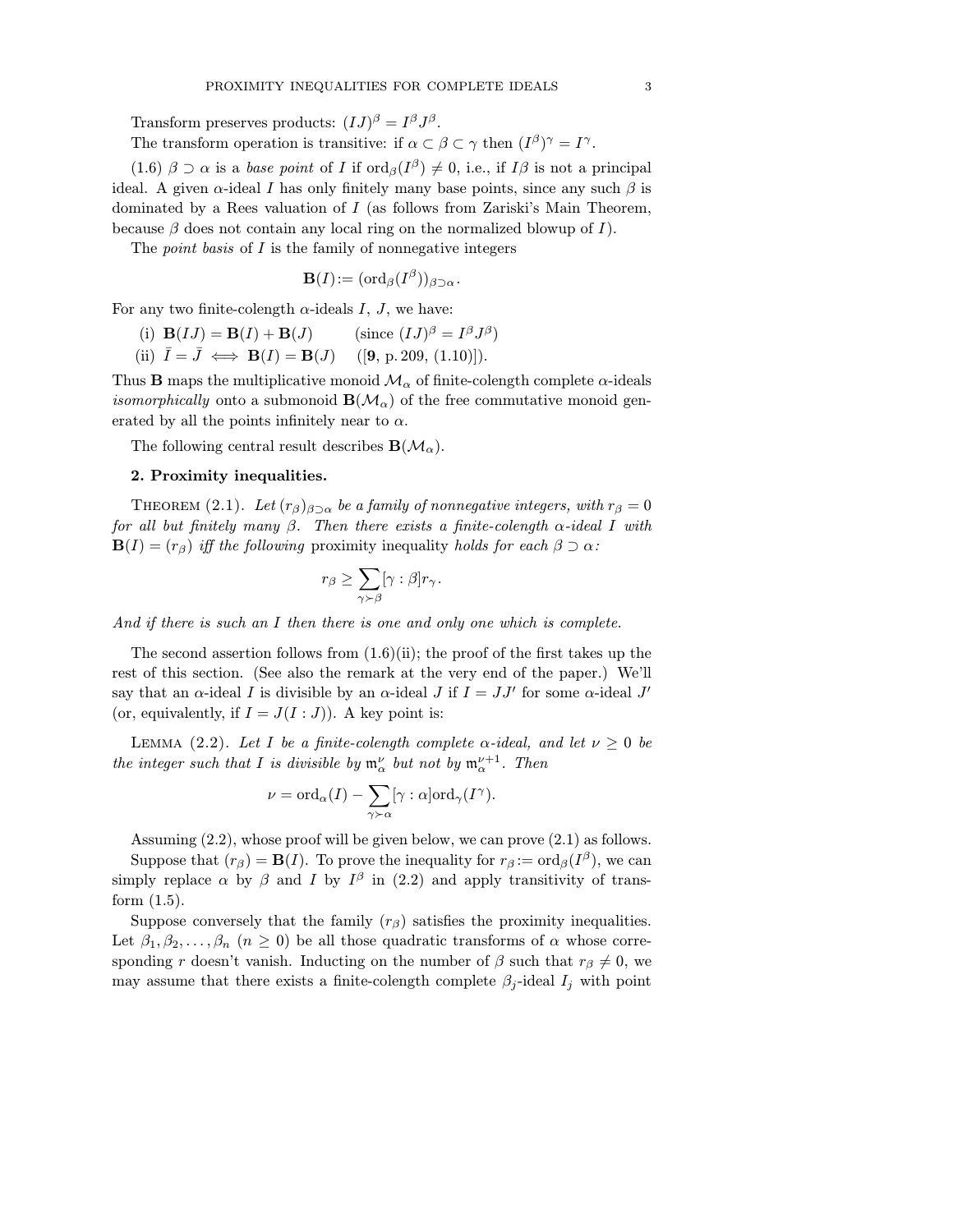basis  $(r_\beta)_{\beta \supset \beta_i}$ . By [9, p. 217, Lemma (2.3)] there is a finite-colength complete  $\alpha$ -ideal I', not divisible by  $\mathfrak{m}_{\alpha}$ , whose transform in  $\beta_j$  is  $I_j$   $(1 \leq j \leq n)$  and whose transform in every other quadratic transform of  $\alpha$  is the unit ideal. By assumption,

$$
0 \leq r_{\alpha} - \sum_{\gamma \succ \alpha} [\gamma : \alpha] r_{\gamma} \stackrel{(2.2)}{=} r_{\alpha} - \text{ord}_{\alpha}(I') =: a,
$$

so we may set  $I := \mathfrak{m}_{\alpha}^a I'$ ; and then  $\mathbf{B}(I) = (r_{\beta})$ .  $\Box$ 

Now here is the proof of (2.2). Set  $\mathfrak{m} := \mathfrak{m}_{\alpha}$ ,  $k := \alpha/\mathfrak{m}$ . If  $I = \mathfrak{m}^e J$  ( $e \ge 0$ ) then  $I^{\gamma} = J^{\gamma}$  for all  $\gamma \supsetneq \alpha$ , so that the sum  $\sum_{\gamma \succ \alpha} [\gamma : \alpha] \text{ord}_{\gamma}(I^{\gamma})$  does not change when  $I$  is replaced by  $J$ ; and it follows that for  $(2.2)$  it suffices to treat the case where  $\nu = 0$ .

Let  $r := \text{ord}_{\alpha}(I)$ , so that  $I \subset \mathfrak{m}^r$ ,  $I \nsubseteq \mathfrak{m}^{r+1}$ . Let  $s(I)$  be the degree of the greatest common divisor  $c(I)$  (in the graded UFD  $gr(\alpha) := \bigoplus_{n\geq 0} \mathfrak{m}^n / \mathfrak{m}^{n+1}$ ) of all the elements in the initial form vector space

$$
\operatorname{in}(I) := (I + \mathfrak{m}^{r+1})/\mathfrak{m}^{r+1} \subset \mathfrak{m}^r/\mathfrak{m}^{r+1} \subset \operatorname{gr}(\alpha).
$$

A basic result of Zariski [15, p. 368, Prop. 3], [6, p. 327, Prop. 2.5] is that if I is not divisible by m then  $s(I) = \text{ord}_{\alpha}(I)$ . Thus  $(2.2)$  (for  $\nu = 0$ , and hence for all  $\nu$ ) follows from the next result, which is an ideal-theoretic analog of [13, p. 191, Thm. 11]:

PROPOSITION  $(2.3)$ . For any finite-colength  $\alpha$ -ideal I, we have

$$
s(I) = \sum_{\gamma \succ \alpha} [\gamma : \alpha] \mathrm{ord}_{\gamma}(I^{\gamma}).
$$

**PROOF.** The proof uses a family  $v_p$  of valuations of K, one for each homogeneous height one prime ideal p in  $gr(\alpha)$ . For any nonzero  $x \in \alpha$ , let

$$
\bar{x} := x + \mathfrak{m}^{b+1} \in (\mathfrak{m}^b / \mathfrak{m}^{b+1}) \subset \text{gr}(\alpha) \qquad (b := \text{ord}_{\alpha}(x))
$$

be the initial form of x. Since  $\text{gr}(\alpha)$  is isomorphic to a polynomial ring over the residue field k, we can factor the principal ideal  $(\bar{x})$  uniquely in the form

$$
(\bar{x}) = \prod_p p^{n_p(x)}.
$$

It is then easily checked that the mapping  $x \mapsto (\text{ord}_\alpha(x), n_p(x))$  of  $\alpha$  into the lexicographically ordered group  $\mathbb{Z} \times \mathbb{Z}$  gives rise to a valuation  $v_p$  of K which dominates  $\alpha$  and is composite with ord<sub> $\alpha$ </sub> (i.e., its valuation ring is contained in that of ord<sub>α</sub>). There is a unique quadratic transform  $\beta_p$  of  $\alpha$  which is dominated by  $v_p$ ; and one verifies that  $p \mapsto \beta_p$  is a one-one correspondence between the set of homogeneous height one primes p and the set of quadratic transforms of  $\alpha$ (both sets corresponding to the set of closed points in the closed fiber of the blowup of m.) Note that if a point  $\gamma$  is contained in the valuation ring  $V_p$  of  $v_p$ , then  $v_p$  dominates  $\gamma$ : the center of  $v_p$  in  $\gamma$ —i.e., the intersection q of  $\gamma$  with the maximal ideal of  $V_p$ —is  $\mathfrak{m}_{\gamma}$  (because  $V_p$  contains the localization  $\gamma_q$ ).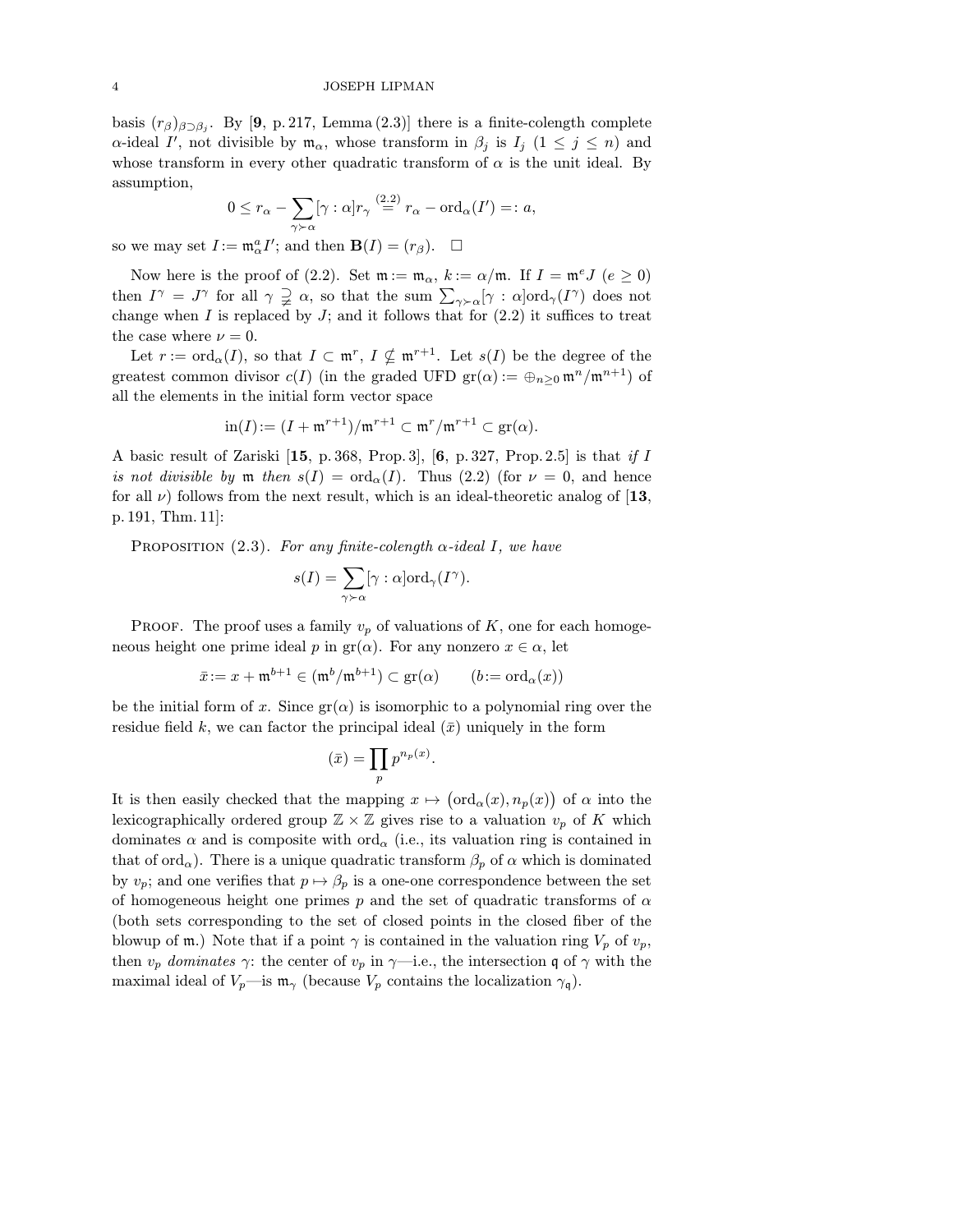The significance of the  $v_p$  with respect to proximity is given by:

LEMMA (2.4). (i) If  $\alpha \subset \gamma \subset V_p$ , then  $\gamma$  contains  $\beta_p$  and is proximate to  $\alpha$ . (ii) Conversely, if  $\gamma$  contains  $\beta_p$  and is proximate to  $\alpha$ , then  $\gamma \subset V_p$ . In fact  $V_p$  is the unique valuation ring dominating  $\gamma$  and composite with ord<sub> $\alpha$ </sub>, i.e., contained in the valuation ring R of ord<sub>α</sub>. Moreover, the inclusion  $\gamma \hookrightarrow V_p$ induces an isomorphism of residue fields, and  $v_p(\mathfrak{m}_{\gamma}) = (0,1)$ .

Before proving (2.4), let us deduce (2.3). Factoring the  $gr(\alpha)$ -ideal  $(c(I))$  as

$$
(c(I)) = \prod_p p^{n_p(I)}
$$

and observing that p is generated by a homogeneous element of degree  $[\beta_p : \alpha]$ , we reduce to showing that

$$
n_p(I) = \sum_{\substack{\gamma \supset \beta_p \\ \gamma \succ \alpha}} [\gamma : \beta_p] \text{ord}_{\gamma}(I^{\gamma}).
$$

In view of (2.4), which implies in particular that  $\gamma$  and  $\beta_p$  have the same residue field, i.e.,  $[\gamma : \beta_p] = 1$ , the right hand sum becomes  $\sum_{V_p \supset \gamma \supsetneq \alpha} \text{ord}_{\gamma}(I^{\gamma})$ . But

$$
\left(\mathrm{ord}_{\alpha}(I), n_{p}(I)\right) = v_{p}(I) = \sum_{V_{p} \supset \gamma \supset \alpha} \mathrm{ord}_{\gamma}(I^{\gamma}) v_{p}(\mathfrak{m}_{\gamma}).
$$

(For the second equality use, repeatedly, the fact that with  $\delta$  the unique quadratic transform of  $\gamma$  dominated by  $v_p$ , we have  $I^{\gamma}\delta = \mathfrak{m}_{\gamma}^{\text{ord}_{\gamma}(I^{\gamma})}I^{\delta}$ , so that

$$
v_p(I^{\gamma}) = v_p(I^{\delta}) + \text{ord}_{\gamma}(I^{\gamma})v_p(\mathfrak{m}_{\gamma}),
$$

cf. [9, p. 209, Lemma (1.11)].) Since  $v_p(\mathfrak{m}_{\alpha}) = (1,0)$  and since (by (2.4))  $v_p(\mathfrak{m}_{\gamma}) = (0, 1)$  for all  $\gamma \supsetneq \alpha$ , the desired conclusion follows.

It remains to prove (2.4). Assertion (i) is obvious, by the definition of  $\beta_p$  and since  $v_p$  is composite with ord<sub> $\alpha$ </sub>. As for (ii), note first that if  $\mathfrak p$  (resp. q) is the center of ord<sub>α</sub> in  $\beta_p$  (resp.  $\gamma$ ), then **p** is a height one prime ideal, whence so is q (since  $\mathfrak{q} \cap \beta_p = \mathfrak{p}$ ). Let  $h: R \to \kappa$  be the canonical map of R onto its residue field κ. Then  $h(\beta_p) \subset h(\gamma) \subset \kappa$ . Since  $h(\beta_p) \cong \beta_p/\mathfrak{p}$  is a discrete valuation ring with fraction field  $\kappa$ , and  $h(\gamma) \cong \gamma/\mathfrak{q} \neq \kappa$ , therefore  $h(\gamma) = h(\beta_p)$ .

Now the valuation rings V which dominate  $\gamma$  and are contained in R are in one-one correspondence with the valuation rings in  $\kappa$  which dominate  $h(\gamma)$ , the correspondence being  $V \leftrightarrow h(V)$  [2, p. 111, §4.1, Prop. 2]; and since  $h(\gamma)$ is a discrete valuation ring, there is a unique such V, namely  $h^{-1}h(\gamma)$ . The corresponding valuation of K dominates  $\beta_p$  too, and so by uniqueness it must be  $v_p$ . Thus  $\gamma \subset V_p = V$ .

Moreover,  $V = h^{-1}h(\gamma)$  has the same residue field as  $\gamma$ . Also, since  $h(\mathfrak{m}_{\gamma}V)$ is the maximal ideal of  $h(\gamma)$  and since the ideals in V are totally ordered, so that  $\mathfrak{m}_{\gamma}V$  contains the kernel of  $V \rightarrow \gamma$ , therefore  $\mathfrak{m}_{\gamma}V$  is the maximal ideal of V, i.e.,  $v_p(\mathfrak{m}_{\gamma}) = (0,1).$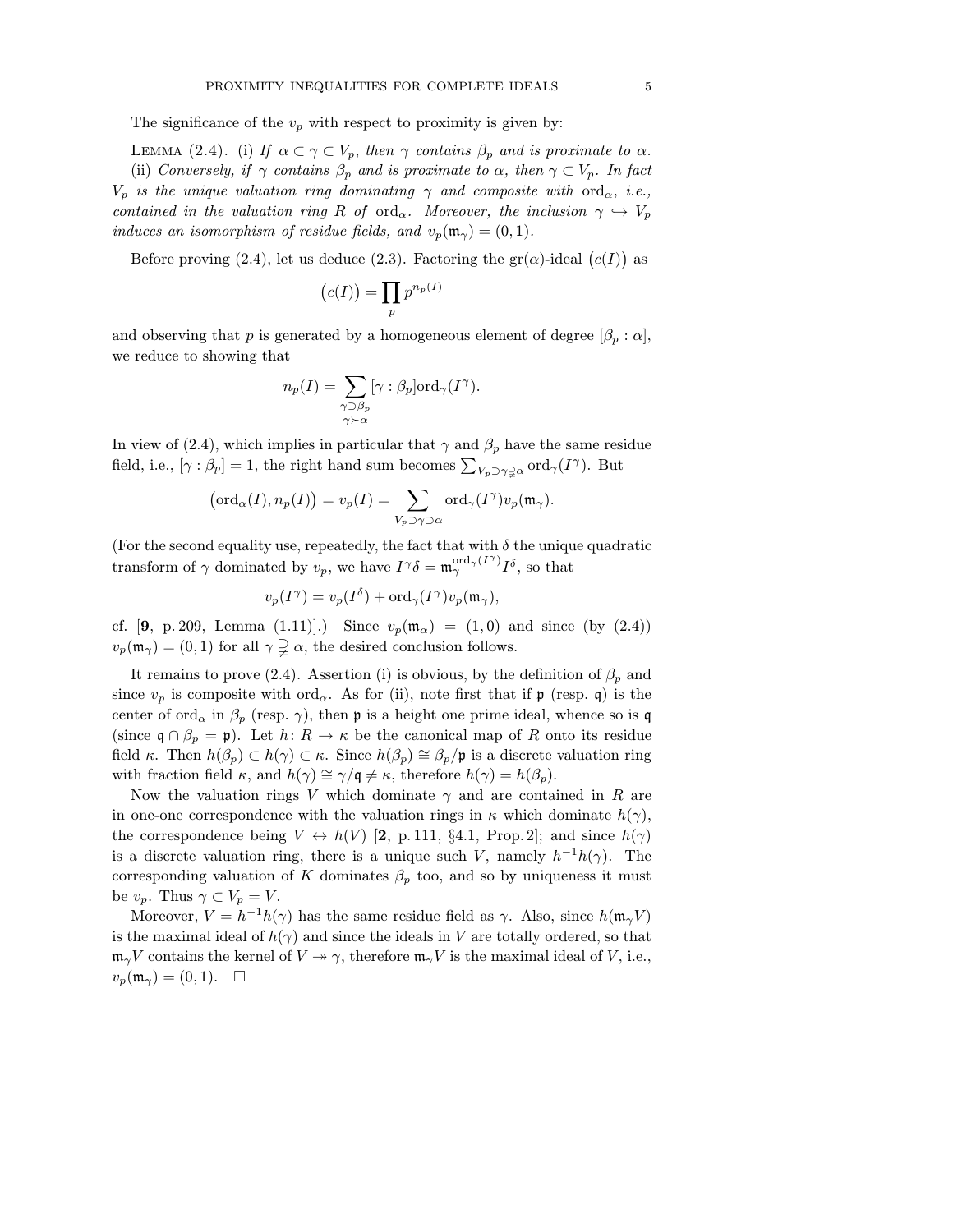3. Unique factorization. Before proceeding, we recall a useful device, due to Du Val [3], for representing proximity relations. Fixing a point  $\alpha$ , consider the proximity matrix

$$
\mathbf{p} = \mathbf{p}(\alpha) = (p_{\beta\gamma})_{\beta \supset \alpha, \gamma \supset \alpha}
$$

given by

$$
p_{\beta\gamma} = 1 \quad \text{if } \beta = \gamma
$$
  
= -1 if  $\beta \prec \gamma$   
= 0 otherwise.

Consider also the diagonal matrix  $\mathbf{d} = \mathbf{d}(\alpha) = (d_{\beta\gamma})_{\beta\supset\alpha,\gamma\supset\alpha}$  given by

$$
d_{\beta\gamma} = 0 \qquad \text{if } \beta \neq \gamma
$$
  

$$
d_{\beta\beta} = [\beta : \alpha]
$$

and the refined proximity matrix

$$
\mathbf{d}^{-1}\mathbf{p}\mathbf{d} =: \mathbf{P} = \mathbf{P}(\alpha) = (P_{\beta\gamma})_{\beta \supset \alpha, \gamma \supset \alpha}
$$

given by

$$
P_{\beta\gamma} = 1 \qquad \text{if } \beta = \gamma
$$
  
= -[\gamma : \beta] \qquad \text{if } \beta \prec \gamma  
= 0 \qquad \text{otherwise.}

One checks via  $(1.3)$  that the matrices **p** and **P** are column-finite and *invertible*, and that the entries of  $p^{-1}$  and  $P^{-1}$  are nonnegative integers (cf. also (3.1) and (4.6)).

REMARK. The proximity inequalities for a "column vector"  $\mathbf{B} = (r_{\beta})$  as in (2.1) can be expressed as  $\mathbf{PB} \geq 0$ .

COROLLARY (3.1) (Unique Factorization). For each  $\gamma \supset \alpha$  let  $\mathbf{e}_{\gamma}$  be the "unit" column vector" corresponding to  $\gamma$ , i.e., the family  $(e_{\gamma\delta})_{\delta\supset\alpha}$  with  $e_{\gamma\delta}=0$  if  $\delta\neq\gamma$ and  $e_{\gamma\gamma} = 1$ . Then:

(i) There is a unique  $\mathfrak{m}_{\alpha}$ -primary complete ideal  $\wp_{\gamma}$  with point basis  $\mathbf{P}^{-1}\mathbf{e}_{\gamma}$ .

(ii) Any  $m_{\alpha}$ -primary complete ideal I can be factored uniquely as

$$
I = \prod_{\gamma \supset \alpha} \wp_{\gamma}^{a_{\gamma}} \quad (a_{\gamma} \ge 0).
$$

The factorization vector  $\mathbf{F}(I) := (a_{\gamma})$  is related to the point basis  $\mathbf{B}(I)$  of I by

$$
\mathbf{F}(I)=\mathbf{PB}(I).
$$

PROOF. Since  $\mathbf{PP}^{-1}\mathbf{e}_{\gamma} = \mathbf{e}_{\gamma} \geq 0$ , the existence of  $\wp_{\gamma}$  is given by (2.1) (see preceding remark), and its uniqueness by (1.6)(ii).

As mentioned in (1.4), the ideal  $\prod \varphi_{\gamma}^{a_{\gamma}}$  is complete; and by (1.6)(i), its point basis is  $\mathbf{P}^{-1}(a_{\gamma})$ , which equals  $\mathbf{B}(I)$  iff  $(a_{\gamma}) = \mathbf{P}\mathbf{B}(I)$ , whence the conclusion.  $\square$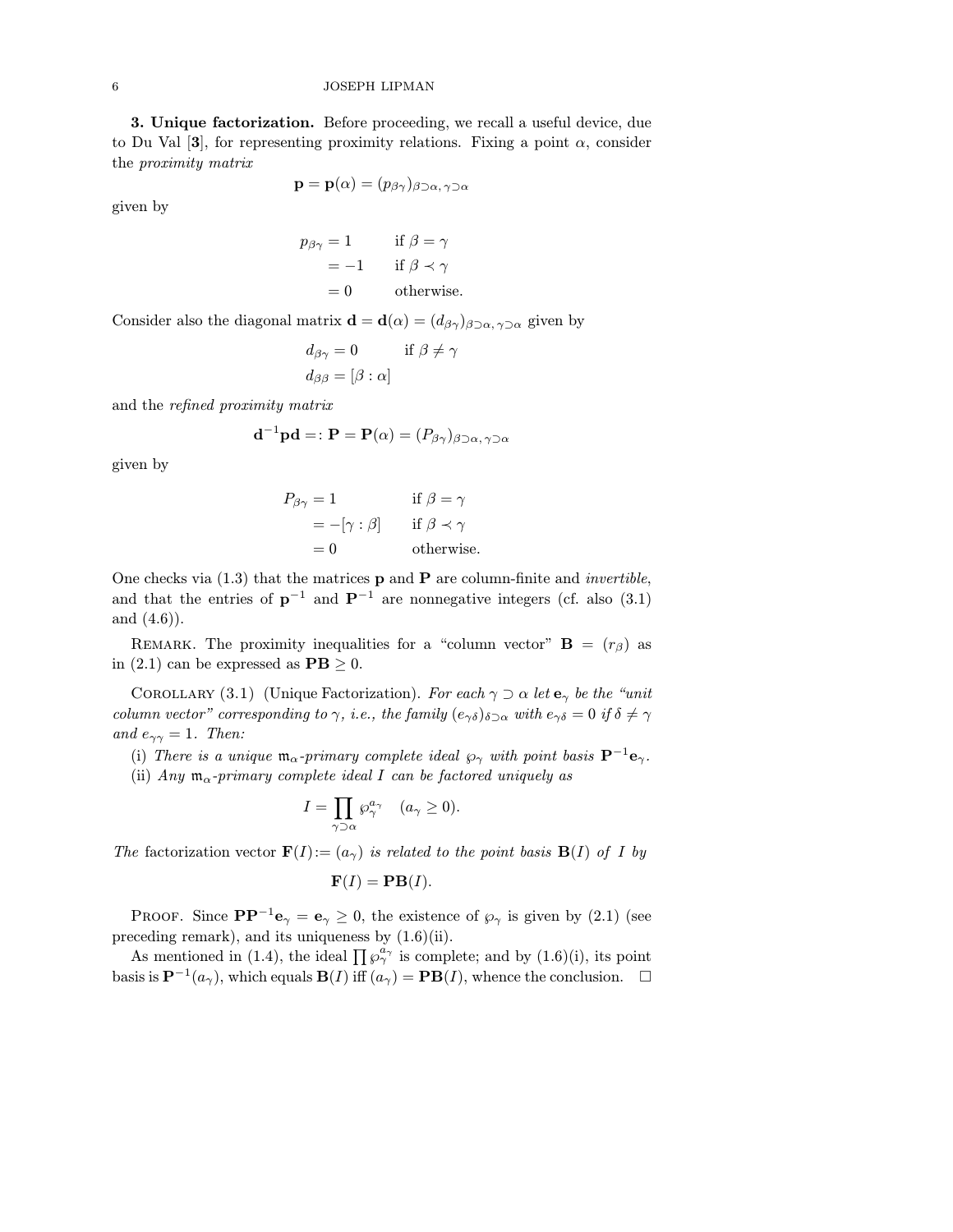EXAMPLE (3.2). To each of the ideals  $\wp_{\delta}$  associate an *adjoint* (or *conductor*-) ideal  $\mathfrak{C}_{\delta}$ , as follows.

Let  $(r_\beta):=\mathbf{P}^{-1}\mathbf{e}_\delta$  be the point basis of  $\wp_\delta$ , cf. (3.1). The equation  $\mathbf{P}(r_\beta)=\mathbf{e}_\delta$ gives, for  $\beta \neq \delta$ ,

(3.2.1) 
$$
r_{\beta} = \sum_{\gamma > \beta} [\gamma : \beta] r_{\gamma}.
$$

Hence,

(3.2.2) β ⊂ γ =⇒ r<sup>β</sup> ≥ r<sup>γ</sup> .

(By induction on the number of points between  $\beta$  and  $\gamma$  we reduce to where  $\gamma$  is a quadratic transform of  $\beta$ , so that  $\gamma \succ \beta$  and we can apply (3.2.1).) Moreover,

(3.2.3) 
$$
r_{\delta} = 1
$$
, and  $r_{\gamma} = 0$  if  $\gamma \nsubseteq \delta$ .

This is because **P** is "upper triangular" ( $\mathbf{P}_{\beta\gamma} = 0$  unless  $\beta \subset \gamma$ ) with 1's on the diagonal, so the same is true of  $\mathbf{P}^{-1}$ , whose  $\delta$ -column is  $(r_{\gamma})_{\gamma \supset \alpha}$ .

Now consider the family  $(r'_{\beta})$  given by

$$
r'_{\beta} = r_{\beta} - 1 \quad \text{if } r_{\beta} > 0
$$
  
= 0 \quad \text{if } r\_{\beta} = 0;

and set

$$
c_{\beta} := r'_{\beta} - \sum_{\gamma \succ \beta} [\gamma : \beta] r'_{\gamma}.
$$

By (3.2.3) and (3.2.2),  $r'_\gamma = 0$  unless  $\gamma \subsetneqq \delta$ , and  $r'_\gamma = r_\gamma - 1$  if  $\gamma \subset \delta$ . So if  $r_\beta > 1$ then  $\beta \neq \delta$  and

$$
c_{\beta} = (r_{\beta} - 1) - \sum_{\delta \supset \gamma \succ \beta} [\gamma : \beta](r_{\gamma} - 1)
$$
  
=  $(r_{\beta} - \sum_{\gamma \succ \beta} [\gamma : \beta]r_{\gamma}) - 1 + \sum_{\delta \supset \gamma \succ \beta} [\gamma : \beta]$   

$$
\stackrel{(3.2.1)}{=} -1 + \sum_{\delta \supset \gamma \succ \beta} [\gamma : \beta] \ge 0;^{3}
$$

while if  $r_\beta \leq 1$  then (3.2.2) implies that  $c_\beta = 0$ .

By (2.1) then, there exists a unique complete ideal  $\mathfrak{C}_{\delta}$  with point basis  $(r'_{\beta})$ , and by (3.1) that ideal is

$$
\mathfrak{C}_{\delta}:=\prod_{\beta\supset \alpha}\wp_{\beta}^{c_{\beta}}.
$$

This  $\mathfrak{C}_{\delta}$  has a number of interesting properties, cf. [10], of which we mention only one (conductor property): for every integer  $n \geq \text{ord}_{\delta}(\mathfrak{C}_{\delta})$ , there is a  $z \in \alpha$ with  $\text{ord}_{\delta}(z) = n$ ; and if  $[\delta : \alpha] = 1$  (but not otherwise), then there is no  $z \in \alpha$ with  $\text{ord}_{\delta}(z) = \text{ord}_{\delta}(\mathfrak{C}_{\delta}) - 1.$ 

<sup>&</sup>lt;sup>3</sup>Incidentally, (2.4)(ii) yields that  $[\gamma : \beta]$  has the same value for all  $\gamma$  such that  $\delta \supset \gamma \succ \beta$ .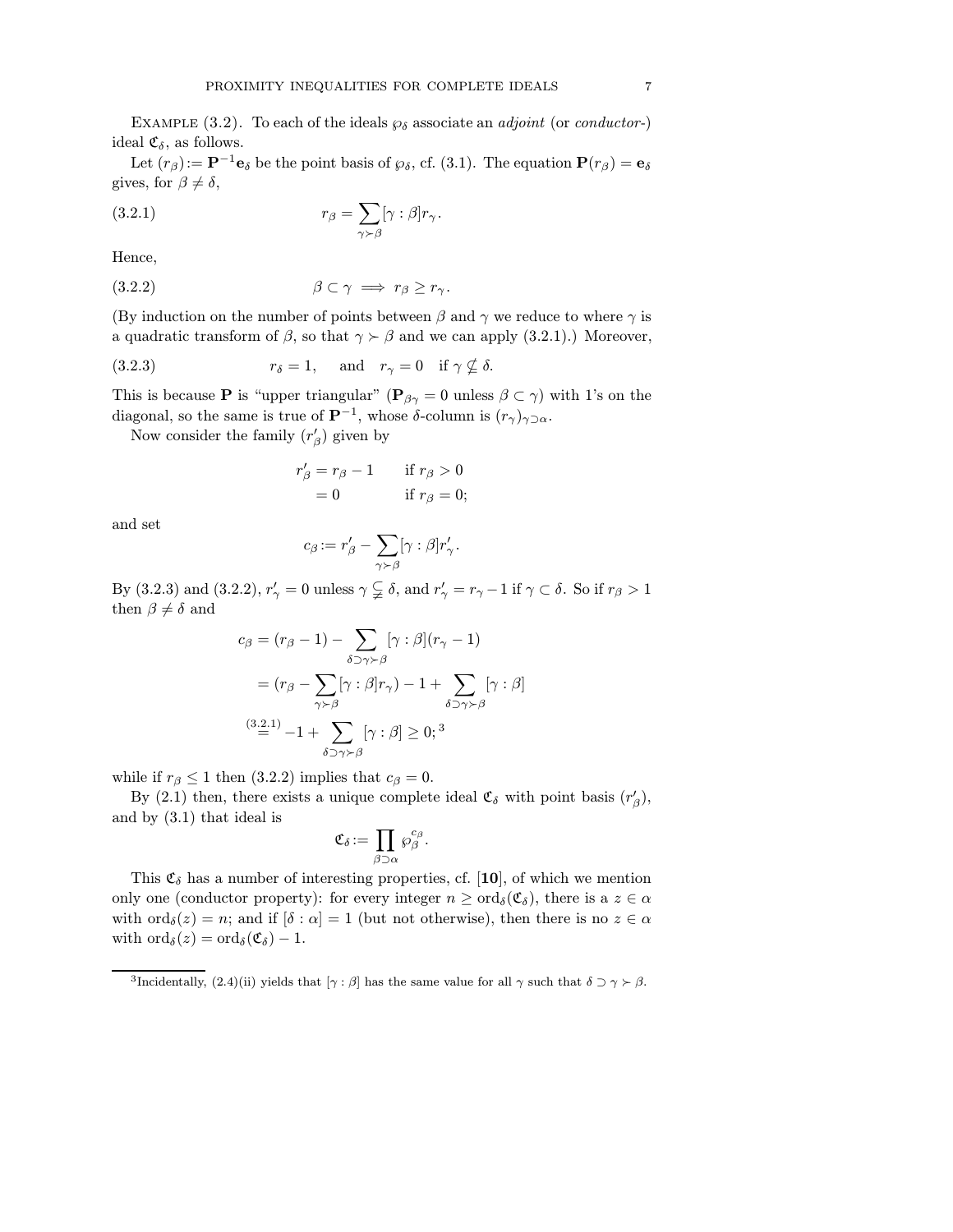4. Simple complete ideals. A simple ideal in  $\alpha$  is, by definition, one which cannot be factored non-trivially. A complete  $\alpha$ -ideal I is simple iff it is not a product of two other complete ideals (for, if  $I = JL$  then  $I = \bar{J}\bar{L}$ ).

COROLLARY (4.1). The map  $\gamma \mapsto \varphi_{\gamma}$  is a one-one correspondence between points infinitely near to  $\alpha$  and simple  $\mathfrak{m}_{\alpha}$ -primary complete ideals. The inverse map takes such a simple ideal to its unique largest base point.

PROOF. The first statement follows from (3.1); the second from (3.2.3).  $\Box$ 

Now we want to vary  $\alpha$ , so we will write  $\varphi_{\alpha\gamma}$  instead of  $\varphi_{\gamma}$ . We also set  $\wp_{\alpha\delta} = \delta$  whenever  $\alpha \nsubseteq \delta$ . Note then that for any three points  $\alpha \subset \beta$  and  $\gamma$ ,

$$
\mathrm{ord}_{\gamma}(\wp_{\alpha\gamma}^{\beta}) = \mathrm{ord}_{\gamma}(\wp_{\beta\gamma}).
$$

This is clear, from the last assertion in (4.1), if  $\beta \nsubseteq \gamma$ . Otherwise it just says that the  $\beta\gamma$ -entries in the inverse refined proximity matrices  ${\bf P}(\alpha)^{-1}$  and  ${\bf P}(\beta)^{-1}$  are the same, which holds because  $\mathbf{P}(\beta)$  is obtained from  $\mathbf{P}(\alpha)$  by chopping off all rows and columns indexed by points not containing  $\beta$ , so that a similar relation holds between the inverse matrices. (Note that in the calculation of column  $\gamma$ of  $\mathbf{P}^{-1}$ , only those  $P_{\beta\gamma}$  for which  $\beta \subset \gamma$  come into play, so that in essence we are working with finite upper triangular matrices.) By (1.4), then,  $\wp_{\beta\gamma}$  is the integral closure of the transform  $\wp^{\beta}_{\alpha\gamma}$ . If we use the result that transforms of complete ideals are complete,  $([15, p. 381, Prop.5], [7, p. 209, Prop. (6.5)]$ , then we can conclude that in fact  $\wp_{\beta\gamma} = \wp_{\alpha\gamma}^{\beta}$ . But just for variety, let us take a brief stroll along another logical path  $((4.2)$  and  $(4.3))$ .

PROPOSITION (4.2). For any points  $\alpha \subset \beta$  and  $\gamma$ , the  $\beta$ -transform of  $\wp_{\alpha\gamma}$ is  $\wp_{\beta\gamma}$ .

**PROOF.** In view of the last assertion in  $(4.1)$ , we need only consider the case where  $\beta \subset \gamma$ . Using transitivity of transform (1.5) to induct on the number of points between  $\alpha$  and  $\beta$ , we reduce to where  $\beta$  is a quadratic transform of  $\alpha$ . Then by [9, p. 217, Lemma (2.3)], there exists a simple  $m_{\alpha}$ -primary complete ideal  $\wp$  whose point basis outside of  $\alpha$  is the same as that of its  $\beta$ -transform  $\wp_{\beta\gamma}$ . It follows at once from (4.1) that  $\wp = \wp_{\alpha\gamma}$ .  $\Box$ 

COROLLARY (4.3). For any two points  $\alpha \subset \beta$ , the  $\beta$ -transform of any complete finite-colength  $\alpha$ -ideal is again complete.

PROOF. Since transform respects products  $(1.5)$ , therefore  $(3.1)$  reduces us to the case of simple ideals, given by  $(4.2)$ .  $\Box$ 

PROPOSITION (4.4). A complete  $\mathfrak{m}_{\alpha}$ -primary ideal I is divisible by  $\wp_{\gamma}$  iff ord<sub>γ</sub> is a Rees valuation of I.

Proof. Using the fact that a local ring dominates the blowup of a product of ideals iff it dominates the blowup of each of the factors, we reduce readily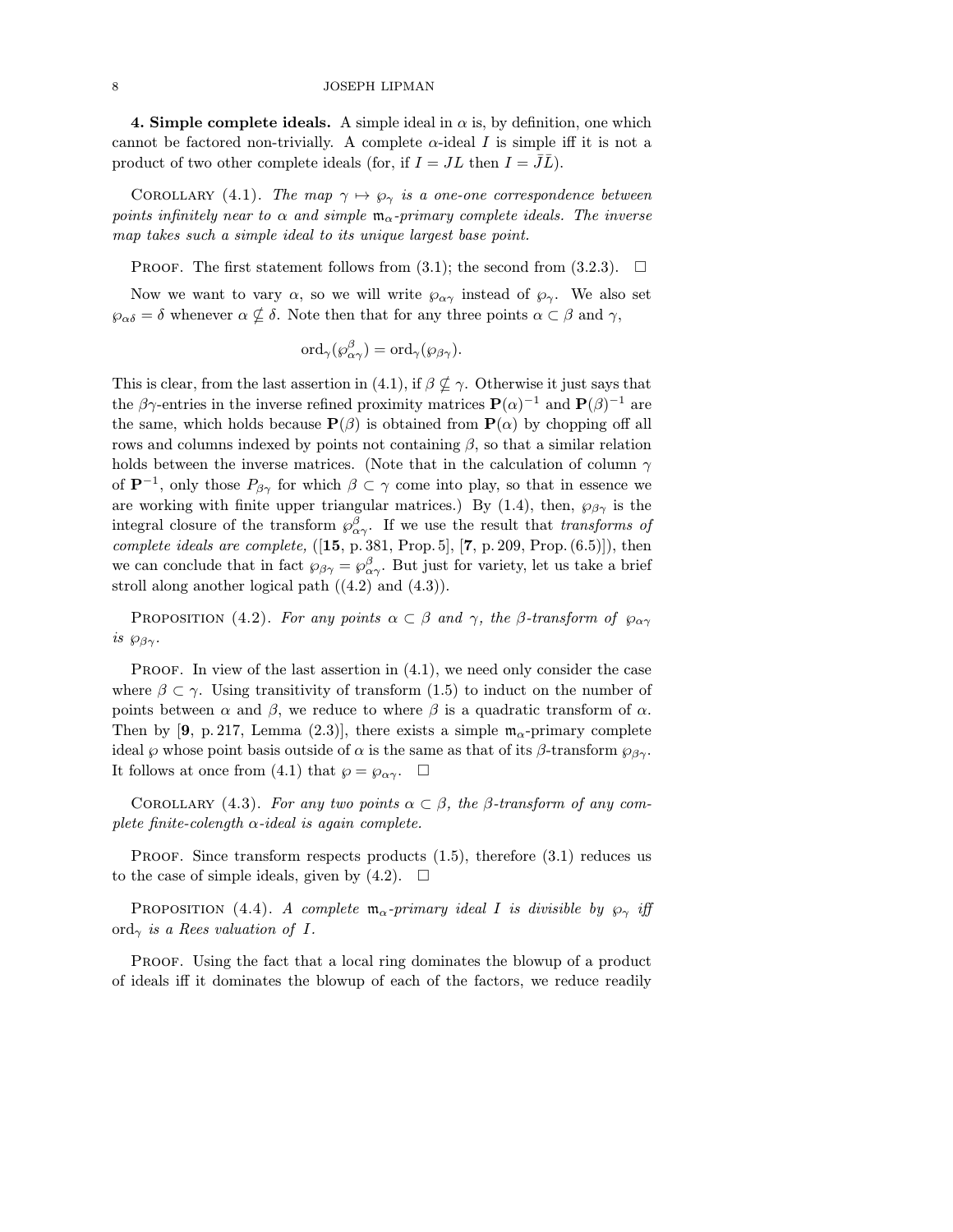to where  $I = \wp_{\gamma}$ , in which case the assertion is that (\*): ord<sub> $\gamma$ </sub> is the unique Rees valuation of  $\wp_{\gamma}$ , which is shown in [7, p. 245, Prop. (21.3)], or, in a more elementary way, in [6, p. 333, Thm. 4.2].)<sup>4</sup>  $\Box$ 

We define the valuation vector  $V(I)$  of an  $\alpha$ -ideal I to be the column vector  $(\text{ord}_{\beta}(I))_{\beta\supset\alpha}$ . Though  $\mathbf{V}(I)$  has infinitely many nonzero entries, it can still be premultiplied by a row-finite matrix, for example by the transpose  $p^t$  of p.

PROPOSITION  $(4.5)$ . For any  $\alpha$ -ideal I,

$$
\mathbf{B}(I) = \mathbf{p}^{\mathbf{t}} \mathbf{V}(I).
$$

PROOF. The proposition states that for any  $\beta \supset \alpha$ ,

$$
\operatorname{ord}_{\beta}(I^{\beta})=\operatorname{ord}_{\beta}(I)-\sum_{\alpha\subset\gamma\prec\beta}\operatorname{ord}_{\gamma}(I),
$$

which is an immediate consequence of the relation  $I\beta = t^c u^d I^{\beta}$  in (1.5).  $\Box$ 

COROLLARY (4.6). The entries of the matrix  $p^{-1}$  are

$$
(\mathbf{p}^{-1})_{\beta\gamma} = \operatorname{ord}_{\gamma}(\mathfrak{m}_{\beta}) \quad \text{if } \beta \subset \gamma
$$
  
= 0 \quad \text{otherwise.}

PROOF. If  $\beta \subset \gamma$ , then after chopping off some rows and columns from **p** we may, as in the remarks preceding (4.2), assume that  $\beta = \alpha$ , and then just take  $I = \mathfrak{m}_{\alpha}$  in (4.5) (or at least in the equivalent relation  $\mathbf{V}(I) = (\mathbf{p}^{-1})^{\mathbf{t}} \mathbf{B}(I)$ ). The second equality results from the corresponding property of  $\mathbf{p}$ .  $\Box$ 

REMARKS. (1) The formulation  $\mathbf{V}(I)=(p^{-1})^{\mathbf{t}}\mathbf{B}(I)$  of (4.5), i.e., by (4.6),

$$
\mathrm{ord}_{\beta}(I)=\sum_{\alpha\subset\gamma\subset\beta}\mathrm{ord}_{\beta}(\mathfrak{m}_{\gamma})\mathrm{ord}_{\gamma}(I^{\gamma}),
$$

is a special case of  $[9, p. 209, \text{Lemma } (1.11)]$ , cf. proof of  $(2.3)$  above.

<sup>4</sup>I learned only recently (April, 1993) that (∗) is essentially contained in Hironaka's 1960 Harvard thesis (Chapter 1, §4, Thm. 10). When I mentioned (∗) to Zariski in the early 1970's, he seemed unfamiliar with it, but quickly came up with the following proof. Proceed by induction on the number of base points of  $\gamma$ , the assertion being obvious when that number is 1 (i.e.,  $\gamma = \alpha$  and  $\wp_{\gamma} = \mathfrak{m}_{\alpha}$ ). So assume  $\wp := \wp_{\gamma} \neq \mathfrak{m}_{\alpha}$ , and let Y be the scheme over  $Spec(\alpha)$ obtained by first blowing up  $m_{\alpha}$  and then blowing up the transform  $\wp_{\beta\gamma}$  of  $\wp_{\gamma}$  in the unique quadratic transform  $\beta$  of  $\alpha$  dominated by  $\gamma$ , cf. (4.2). It results from the inductive hypothesis that the only valuations which dominate  $\alpha$  and whose centers on Y are one-dimensional are ord<sub>α</sub> and ord<sub>α</sub>. It suffices therefore to show that the center of ord<sub>α</sub> on the blowup X of  $\wp$ is 0-dimensional. But the equality  $s(\wp) = \text{ord}_{\alpha}(\wp)$  preceding (2.3) implies that  $\wp$  has a basis  $(x_0, x_1, \ldots, x_n)$  with  $\text{ord}_\alpha(x_i) > \text{ord}_\alpha(x_0)$  for all  $i > 0$ , i.e.,  $x_i/x_0$  lies in the maximal ideal of the valuation ring of  $\text{ord}_{\alpha}$ , so that the local ring on X dominated by  $\text{ord}_{\alpha}$  has the same residue field as  $\alpha$ .  $\square$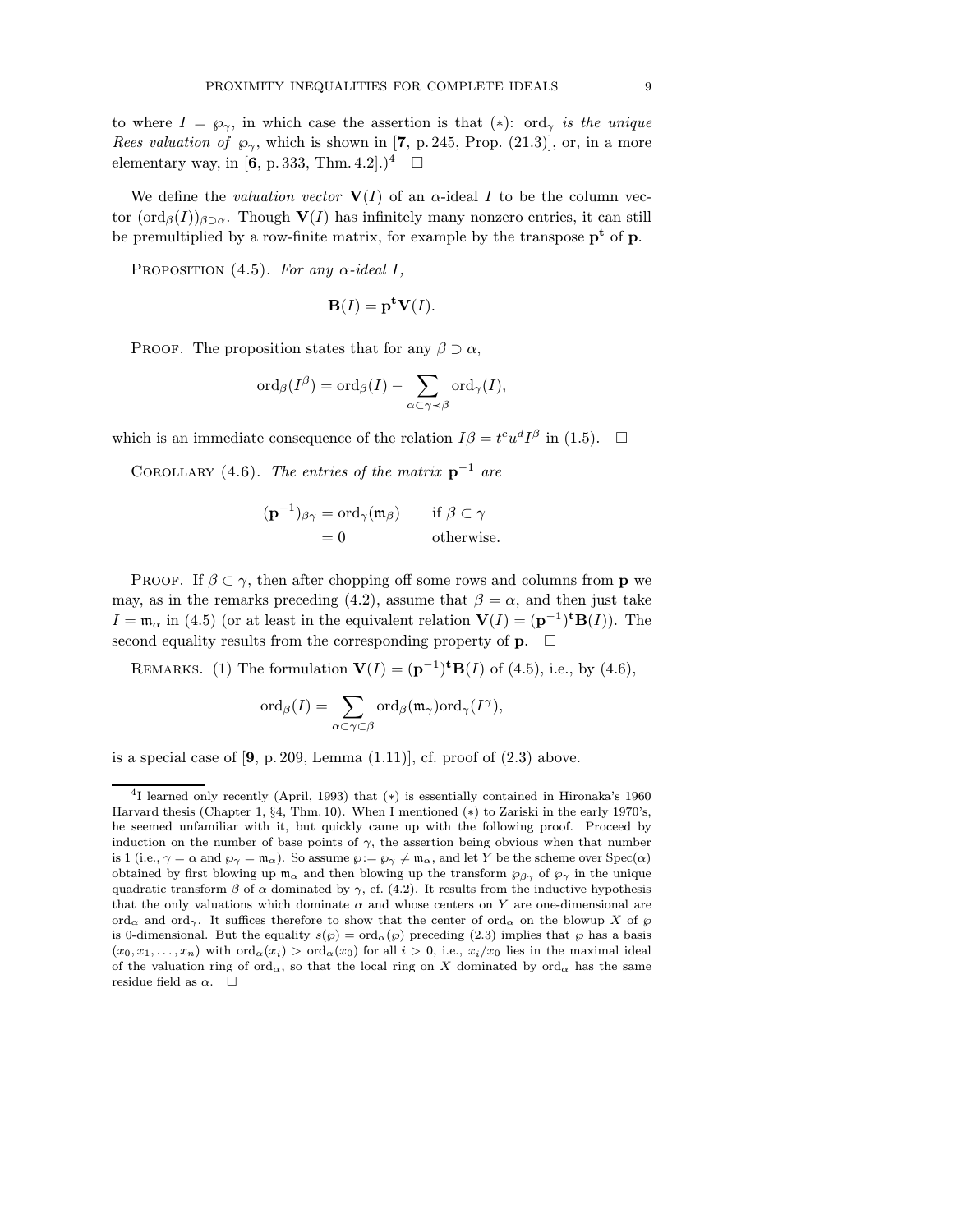(2) The fact that the identity matrix  $pp^{-1}$  has zero entries off the diagonal translates to the relation

$$
\mathrm{ord}_\gamma(\mathfrak{m}_\beta)=\sum_{\beta\prec\delta\subset\gamma}\mathrm{ord}_\gamma(\mathfrak{m}_\delta)\qquad(\beta\subsetneqq\gamma).
$$

(3) Replacing p by P, we find similarly that

$$
\mathrm{ord}_{\beta}(\wp_{\beta \gamma}) = \sum_{\beta \prec \delta \subset \gamma} [\gamma : \beta] \mathrm{ord}_{\delta}(\wp_{\delta \gamma}) \qquad (\beta \subsetneqq \gamma).
$$

(These last two equations transform into each other by reciprocity, cf. (4.8).)

Next we define the *intersection number*  $(I \cdot J) = (J \cdot I)$  of two finite-colength  $\alpha$ -ideals to be

$$
(I \cdot J) := \sum_{\beta \supset \alpha} [\beta : \alpha] \text{ord}_{\beta}(I^{\beta}) \text{ord}_{\beta}(J^{\beta}) = \mathbf{B}(I)^{\mathbf{t}} \mathbf{d} \mathbf{B}(J).
$$

COROLLARY (4.7). For any  $\alpha$ -ideal I and any  $\beta \supset \alpha$ ,

$$
(I \cdot \wp_{\beta}) = [\beta : \alpha] \text{ord}_{\beta}(I).
$$

PROOF. B( $\wp_{\beta}$ ) is the β-column of  $\mathbf{P}^{-1} = \mathbf{d}^{-1}\mathbf{p}^{-1}\mathbf{d}$ , so we have equal row vectors

$$
((I \cdot \wp_{\beta}))_{\beta \supset \alpha} = \mathbf{B}(I)^{\mathbf{t}} d\mathbf{P}^{-1} = \mathbf{B}(I)^{\mathbf{t}} \mathbf{p}^{-1} d \stackrel{(4.5)}{=} \mathbf{V}(I)^{\mathbf{t}} \mathbf{p} \mathbf{p}^{-1} d = (d\mathbf{V}(I))^{\mathbf{t}},
$$

whence the conclusion.  $\square$ 

COROLLARY (4.8) (Reciprocity).<sup>5</sup> For any  $\beta \supset \alpha$ ,  $\gamma \supset \alpha$ ,

$$
[\beta : \alpha] \text{ord}_{\beta}(\wp_{\gamma}) = [\gamma : \alpha] \text{ord}_{\gamma}(\wp_{\beta}).
$$

PROOF.  $(\wp_{\gamma} \cdot \wp_{\beta}) = (\wp_{\beta} \cdot \wp_{\gamma})$ .  $\Box$ 

Given two vectors  $\mathbf{B} = (r_{\beta})_{\beta \supset \alpha}$ ,  $\mathbf{B}' = (r'_{\beta})_{\beta \supset \alpha}$ , we write  $\mathbf{B} \geq \mathbf{B}'$  to signify that  $r_{\beta} \geq r_{\beta}'$  for all  $\beta$ .

COROLLARY (4.9). For any two finite-colength complete  $\alpha$ -ideals I and J,

$$
\mathbf{B}(I) \ge \mathbf{B}(J) \implies J \supset I.
$$

PROOF. According to (4.6), the entries of  $(\mathbf{p}^{\mathbf{t}})^{-1}$  are all  $\geq 0$ , so by (4.5),  $\mathbf{B}(I) \geq \mathbf{B}(J) \implies \mathbf{V}(I) \geq \mathbf{V}(J)$ , whence the conclusion.  $\Box$ 

 $5[7, p. 247, Prop. (21.4)], [6, p. 334, Thm. 4.3].$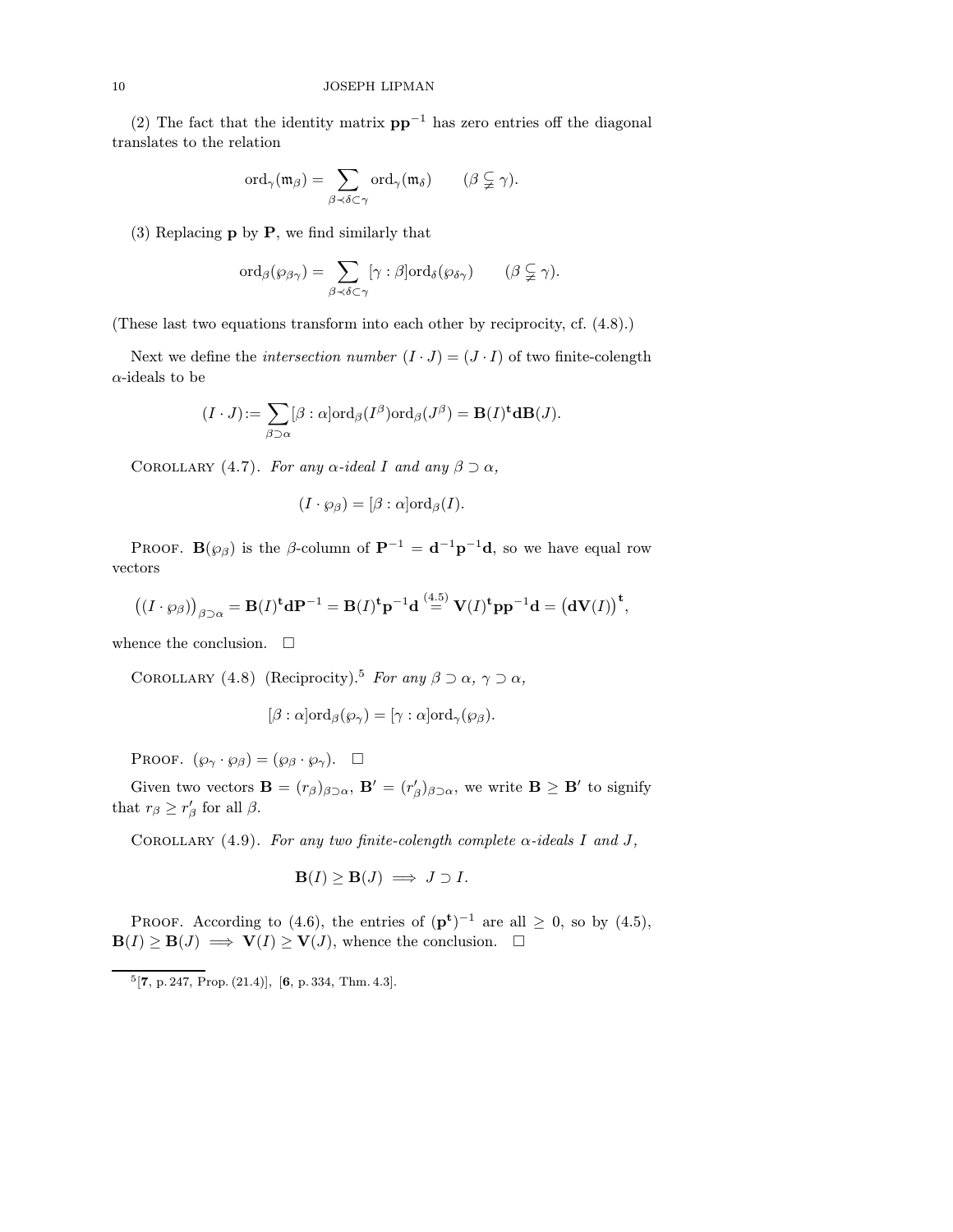COROLLARY  $(4.10)$ .<sup>6</sup> If  $\delta \subset \gamma$  then  $\wp_{\delta} \supset \wp_{\gamma}$ .

PROOF. By an obvious induction, we may assume that  $\gamma$  is a quadratic transform of  $\delta$ , so that  $\delta \prec \gamma$ . Then the matrix equation  $\mathbf{P}^{-1}\mathbf{P} = \mathbf{1}$  yields, for  $\alpha \subset \beta \subsetneqq \gamma$ ,

$$
\mathrm{ord}_{\beta}({\wp}_{\gamma}^{\beta})=\sum_{\alpha\subset\delta'\prec\gamma}[\gamma:\delta']\mathrm{ord}_{\beta}({\wp}_{\delta'}^{\beta})\geq \mathrm{ord}_{\beta}({\wp}_{\delta}^{\beta}),
$$

whence by (3.2.3),  $\mathbf{B}(\varphi_{\gamma}) \geq \mathbf{B}(\varphi_{\delta})$ , and we can apply (4.9).  $\Box$ 

The next result gives a characterization of proximity for points containing  $\alpha$ in terms of their corresponding simple complete ideals—a characterization found by D. B. Scott and used by Hoskin in [5, §3]—namely  $\beta \succ \gamma \Leftrightarrow \wp_{\gamma}$  divides  $\mathfrak{q}_{\beta}$ , the smallest ord<sub>β</sub>-ideal strictly containing  $\wp_\beta$ . Note however that our result says more; and besides being valid in arbitrary two-dimensional regular local rings, it also shows that  $\mathfrak{q}_{\beta}$  is actually the smallest *complete* ideal strictly containing  $\wp_{\beta}$ . (This has been proved previously by Noh [12, Thm. 3.1], at least when the residue field of  $\alpha$  is algebraically closed.)

THEOREM (4.11). Let  $\beta \supset \alpha$ . Among complete ideals I in  $\alpha$  strictly containing  $\wp_{\beta}$ , there is a smallest, viz.

$$
\mathfrak{q}_{\beta}:=\prod_{\alpha\subset\gamma\prec\beta}\wp_{\gamma}^{[\beta:\gamma]}\,.
$$

For any valuation v dominating  $\beta$ ,  $\mathfrak{q}_{\beta}$  is even a v-ideal  $(v(x) \geq v(\mathfrak{q}_{\beta}) \Rightarrow x \in \mathfrak{q}_{\beta})$ .

PROOF. To prove that  $\mathfrak{q}_{\beta} \subset I$ , it's enough to show that  $w(\mathfrak{q}_{\beta}) \geq w(I)$  for every Rees valuation  $w = \text{ord}_{\delta}$  of I, cf. (1.4); so it's certainly enough that  $w(\mathfrak{q}_{\beta}) \geq w(\wp_{\beta})$ . Now every  $\wp_{\gamma}$  dividing I strictly contains  $\wp_{\beta}$ , and so by (4.10),  $\beta \nsubseteq \gamma$ , and by (4.1),  $\beta$  is not a base point of  $\wp_{\gamma}$ , i.e.,  $(\wp_{\gamma})\beta$  is a principal ideal. Thus  $I\beta$  is a principal ideal, so  $\beta$  dominates a local ring S on the blowup of I, and consequently  $\delta \not\supseteq \beta$  (otherwise S, being dominated by the valuation ring of ord $\delta$ —which is also a local ring on the blowup—would have to be that valuation ring, and so could not be contained in  $\beta$ ). The first assertion follows then from:

LEMMA (4.12). For any  $\delta \supset \alpha$ , we have

$$
\begin{aligned}\n\text{ord}_{\delta}(\mathfrak{q}_{\beta}) &= \text{ord}_{\delta}(\mathfrak{p}_{\beta}) &\text{if } \delta \nsupseteq \beta \\
&= \text{ord}_{\delta}(\mathfrak{p}_{\beta}) - \text{ord}_{\delta}(\mathfrak{m}_{\beta}) &\text{if } \delta \supseteq \beta.\n\end{aligned}
$$

In particular,  $\text{ord}_{\delta}(\mathfrak{q}_{\beta}) \leq \text{ord}_{\delta}(\mathfrak{p}_{\beta})$  for all  $\delta$ , and so  $\mathfrak{q}_{\beta} \supsetneq \wp_{\beta}$ .

PROOF. By definition,  $\mathbf{F}(\varphi_{\beta}) - \mathbf{F}(\mathfrak{q}_{\beta})$  is column  $\beta$  of the matrix **P**. Hence by (3.1),  $\mathbf{B}(\wp_\beta)-\mathbf{B}(\mathfrak{q}_\beta)$  is column  $\beta$  of  $\mathbf{P}^{-1}\mathbf{P} = \mathbf{1}$ , and so by (4.5),  $\mathbf{V}(\wp_\beta)-\mathbf{V}(\mathfrak{q}_\beta)$ is column  $\beta$  of  $(\mathbf{p}^{\mathbf{t}})^{-1}$ . The conclusion results then from (4.6).  $\Box$ 

 ${}^{6}$ Cf. [15, p. 392, (F)].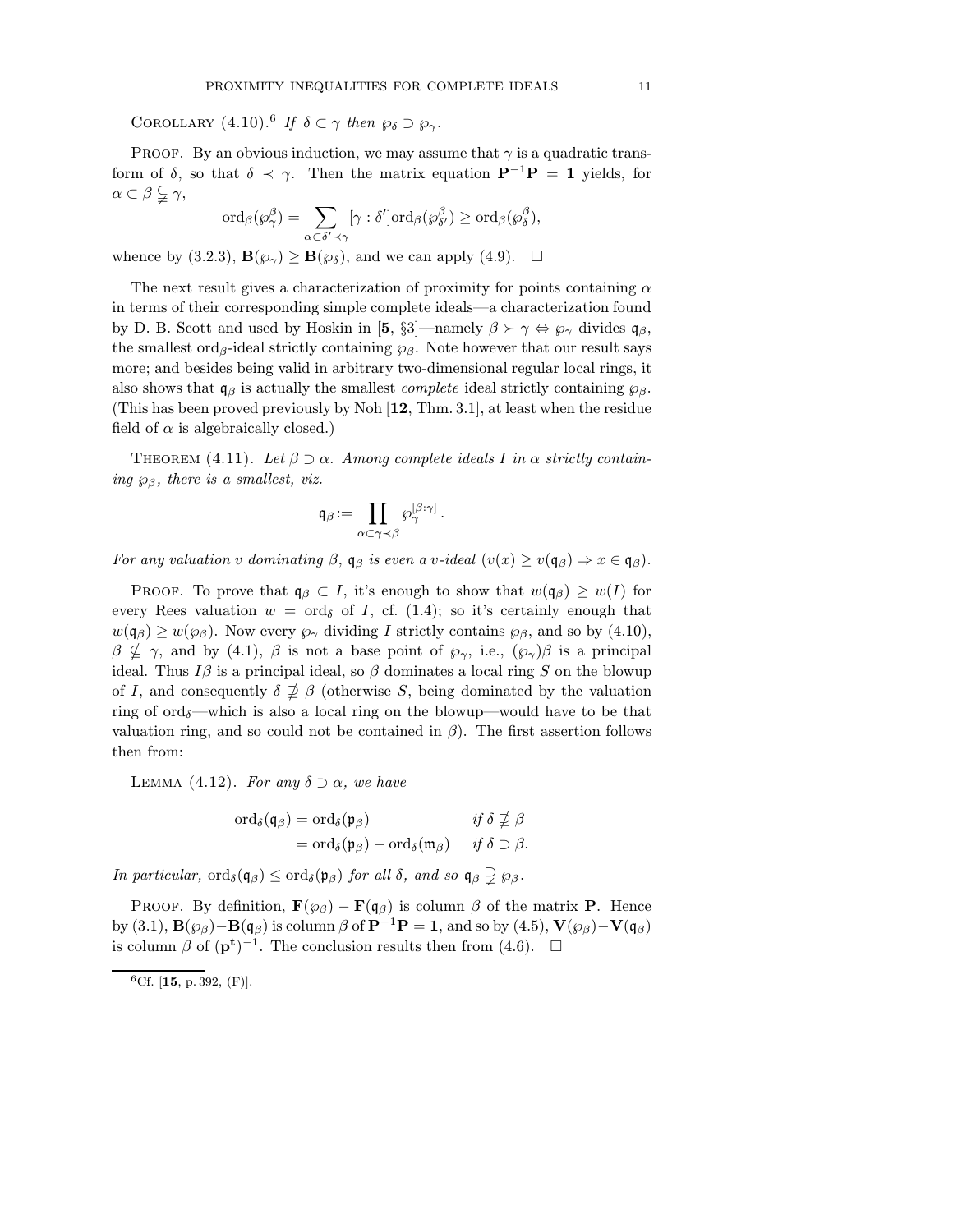For the second assertion in (4.11), set

$$
I\!:=\{\,x\in\alpha\mid v(x)\geq v(\mathfrak{q}_\beta)\,\}\supset\mathfrak{q}_\beta\supsetneqq\wp_\beta,
$$

so that as above  $I\beta$  is principal, say  $I\beta = z\beta$ . The kernel J of the homomorphism taking  $x \in I$  to  $(xz^{-1} + \mathfrak{m}_{\beta}) \in \beta/\mathfrak{m}_{\beta}$  consists of all  $x \in I$  such that  $v(xz^{-1}) > 0$ , i.e.,  $v(x) > v(q_\beta)$ ; so J is a complete ideal not containing q<sub>β</sub>. But J does contain  $\mathfrak{p}_{\beta}$ , because  $z^{-1}\mathfrak{p}_{\beta}\beta$  is a non-principal  $\beta$ -ideal, so that  $z^{-1}\mathfrak{p}_{\beta}\beta \subset \mathfrak{m}_{\beta}$ ; and so by the first part of (4.11),  $J = \wp_{\beta}$ . Thus we have an injective  $\alpha/\mathfrak{m}_{\alpha}$ linear map  $I/\mathfrak{p}_{\beta} \hookrightarrow \beta/\mathfrak{m}_{\beta}$ , whence

$$
\lambda_{\alpha}(I/\wp_{\beta}) \leq [\beta : \alpha].
$$

(Recall that  $\lambda$  denotes length.) But the point bases of  $\wp_\beta$  and  $\mathfrak{q}_\beta$  are identical except for a 1 at  $\beta$ , cf. proof of (4.12). So by the Hoskin-Deligne length formula  $[9, p. 222, Thm. (3.1)],$ 

$$
\lambda_{\alpha}(\mathfrak{q}_{\beta}/\wp_{\beta}) = [\beta : \alpha].
$$

Since  $\mathfrak{q}_{\beta} \subset I$ , we conclude that  $\mathfrak{q}_{\beta} = I$ .  $\Box$ 

**5. Valuations and proximity.** To a valuation v dominating  $\alpha$ , associate the sequence

$$
(5.1)_v \qquad \alpha = \alpha_0 \subset \alpha_1 \subset \cdots \subset \alpha_i \subset \alpha_{i+1} \subset \cdots
$$

where for each  $i \geq 0$ ,  $\alpha_{i+1}$  is the unique quadratic transform of  $\alpha_i$  dominated by v. As in (1.2), the sequence  $(5.1)_v$  terminates after finitely many steps iff v is residually transcendental over  $\alpha$ . Assume from here on that the sequence is infinite, i.e., v is residually algebraic (or "zero-dimensional") over  $\alpha$ . Note, conversely, that *any* infinite sequence  $(\beta_i)_{i\geq 0}$  of successive quadratic transforms is associated to a unique zero-dimensional valuation, namely the one having valuation ring  $\cup_i \beta_i$ . Thus a zero-dimensional valuation dominating  $\alpha$  can be identified with a maximal branch running through the tree of points infinitely near to  $\alpha$ .

In some sense, v is the *limit* of the valuations  $\text{ord}_{\alpha_i}$ . And, as will now be briefly discussed, the proximity relations among the  $\alpha_i$ —as encoded, say, in the matrix  $P_v$  obtained from the refined proximity matrix  $P(\alpha)$  by restricting to those entries  $P_{\beta\gamma}$  for which both  $\beta$  and  $\gamma$  are in  $(5.1)_v$ —determine many of the basic properties of v.

For instance,  $P_v$  determines the rank and rational rank of  $v<sub>1</sub>$ <sup>7</sup> and in case of rational rank 1, whether v is discrete or not. In essence, this is shown in  $[14, \S9]$ .<sup>8</sup>

<sup>&</sup>lt;sup>7</sup>except when  $\alpha$  is not complete, v is residually finite over  $\alpha$ , and there are only finitely many "satellite" points in  $(5.1)_v$ , i.e., points proximate to two others in  $(5.1)_v$ : the problem is that a rank-two discrete valuation of the completion of  $\alpha$  can restrict to a rank-one discrete valuation of  $\alpha$  with the same proximity matrix, cf. [14, p. 118, Example 3.5].

<sup>8</sup>Spivakovsky represents proximity relations via dual graphs of closed fibers on smooth birational Spec $(\alpha)$ -schemes. (See also [3] for this technique.) An equivalent, but more direct and very effective graphical representation was invented by Enriques: it is the "Enriques diagram," a structured version of  $(5.1)<sub>v</sub>$  obtained by grouping maximal sets of points proximate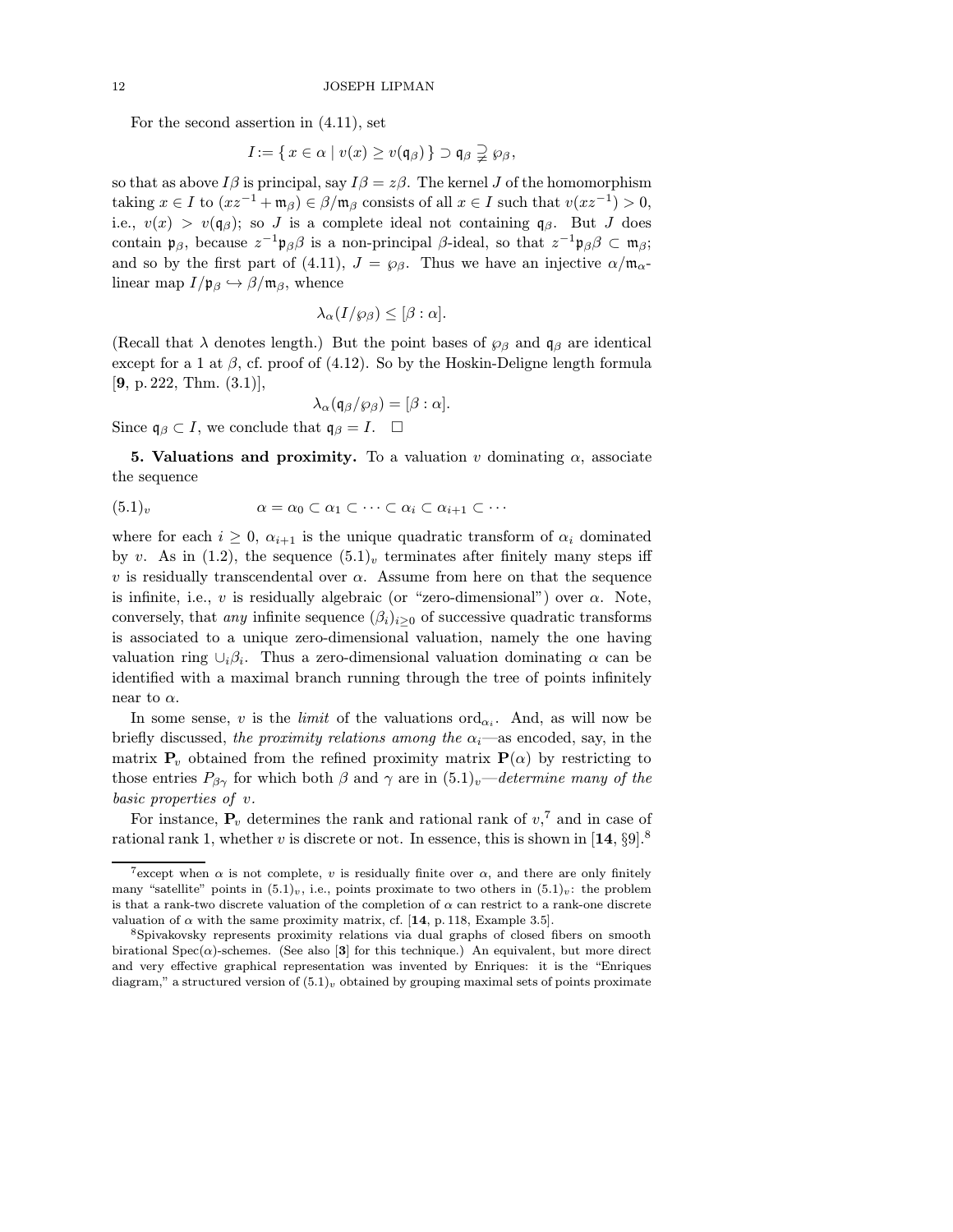(5.2). So let us indicate how, in analogy with the classical theory of plane curve singularities, we can use  $P_v$  to analyze v more closely.

EXAMPLE. Suppose that  $\alpha$  is complete (or at least henselian). Let  $f_0$  be an irreducible element in  $\alpha_0 := \alpha$ ; and having inductively defined  $f_i \in \alpha_i$ , let  $\alpha_{i+1}$  be the unique quadratic transform of  $\alpha_i$  in which the proper transform  $f_{i+1}$ of  $f_i$  is a non-unit. The  $\alpha_i$  are "the points infinitely near to  $\alpha$  lying on f."

This sequence of points determines a rank-two composed valuation  $v = v_1 \circ v_2$ , where the valuation ring of  $v_1$  is the integral closure of  $\alpha/f_0$ . The *singularity invariants* of  $f_0$  (multiplicity sequence, value semigroup, ...) are all calculable from  $P_v$ . Here  $P_v$  carries only a finite amount of information, because for large i,  $f_i$  is of order one in  $\alpha_i$ ,  $[\alpha_{i+1} : \alpha_i] = 1$ , and there is just one  $\alpha_j$  (namely  $\alpha_{i+1}$ ) proximate to  $\alpha_i$ .

Now consider an arbitrary zero-dimensional valuation v, let  $(5.1)_v$  be the corresponding quadratic sequence, and set

$$
\mathfrak{m}_i := \mathfrak{m}_{\alpha_i} , \qquad e_i := [\alpha_i : \alpha].
$$

Consider also the sequence of  $v$ -ideals defined inductively by

$$
J_0 = \alpha, \quad J_{i+1} = \{ x \in \alpha \mid v(x) > v(J_i) \}.
$$

These  $J_i$  are all the finite-colength v-ideals. We have then four sequences:

- (1) The multiplicity sequence  $(v(\mathfrak{m}_0)/v(\mathfrak{m}_i), e_i)_{1 \leq i \leq \infty}$ . [The quotients  $(v(\mathfrak{m}_0)/v(\mathfrak{m}_i)$  are rational numbers in the interval  $[1,\infty)$ .]
- (2) The semigroup-length sequence  $(v(J_i)/v(\mathfrak{m}_0), \lambda_\alpha(\alpha/J_i))_{1 \leq i < \infty}$ . [The quotients  $(v(J_i)/v(\mathfrak{m}_0))$  are rational numbers in the interval  $[1,\infty)$ .]
- (3) The point basis sequence  $\mathbf{B}(J_i)_{1 \leq i \leq \infty}$ . [The base points of any  $J_i$  are among the  $\alpha_j$ , so that  $\mathbf{B}(J_i)$  may be represented in the form  $(b_{ij})_{j\geq0}$ .]
- (4) The factorization sequence  $\mathbf{F}(J_i)_{1 \leq i \leq \infty}$ . [The simple complete ideals dividing any  $J_i$  are among the  $\wp_i$  corresponding to the points  $\alpha_j$  in  $(5.1)_v$ —and for each  $j \geq 0$ ,  $\wp_j$  is a v-ideal—so that  $\mathbf{F}(J_i)$  may be represented in the form  $(a_{ij})_{j\geq0}$ .

THEOREM. The proximity matrix  $P_v$  determines each one of the preceding four sequences, and vice-versa.

The *proof* begins with the observation that  $v$  can be replaced by its "approximations" ord $(\alpha_i)$   $(i \to \infty)$ . The analysis for  $\text{ord}(\alpha_i)$  is in many respects closely related to that of the singularity at the origin of the "plane curve"  $f_i = 0$ , where  $f_i$  is a sufficiently general element of the corresponding simple complete ideal  $\wp_i$ . (For some results along these lines, cf. [11] and [14].)

Details may appear elsewhere.

to the same one (when those sets contain more than one member) successively along alternating horizontal and vertical lines, cf. [4, Chap. 1, §8, pp. 374–381].